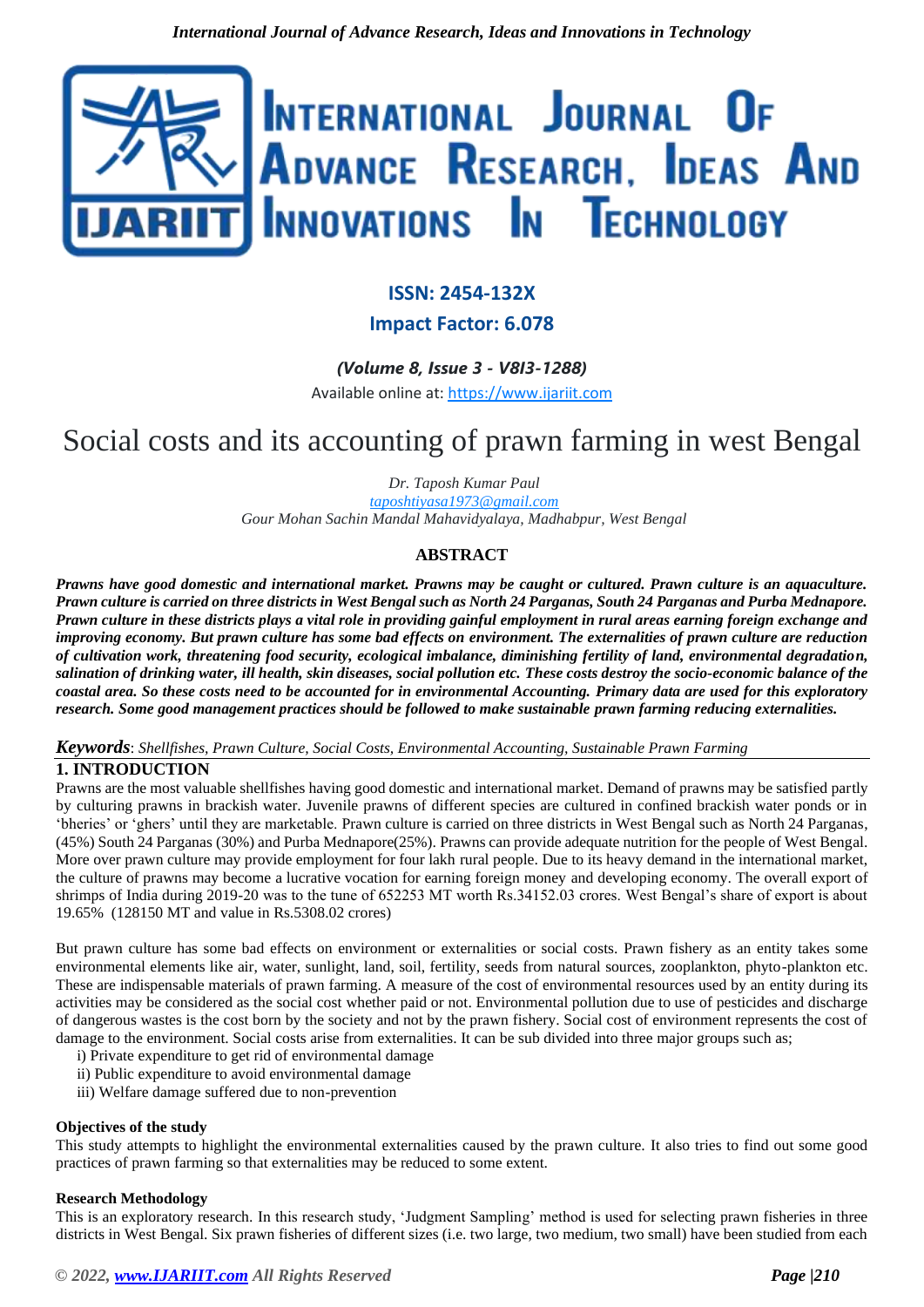of these three districts in West Bengal considering as representatives of the population. The primary data are collected from the Bheries of North, South 24 Parganas and Purba Mednapore through direct communication with prawn farmers and through personal interviews.

**Results and Discussions**: Prawn farming destroys the environment in the following ways:

#### **2. REDUCING CULTIVATION WORKS AND THREATENS FOOD SECURITY**

The people of West Bengal are cultivators by occupation. To make prawn fishery, the low-lying lands are surrounded by dams and salt water is let into the impoundments through cannels. Salt water, which is let into the impoundments, is not conducive to paddy culture and as a result, the paddy culture is reducing gradually in prawn culturing areas of West Bengal. The cultivators who used to engage in paddy cultivation are now losing their works. Prawn culture threatens food security as it has damaged paddy and vegetables cultivation. It has also been seen from a study that prawn farming creates less employment opportunities than agriculture.

| Tublet It Endows for pagay progression and prayer candite |                   |                          |  |  |  |
|-----------------------------------------------------------|-------------------|--------------------------|--|--|--|
| Type of labour                                            | Paddy cultivation | Prawn Culture            |  |  |  |
| Family labour                                             | 60                | $\overline{\phantom{a}}$ |  |  |  |
| <b>Hired Labour</b>                                       | 15                | 144.55                   |  |  |  |
| Permanent Labour                                          |                   | $\overline{\phantom{a}}$ |  |  |  |
| Total                                                     | 180               | 144.55                   |  |  |  |

| Table: 1: Labour for paddy production and prawn culture |  |
|---------------------------------------------------------|--|
|---------------------------------------------------------|--|

Source: Data collected by personal interview

On an average 144.55 person-days employment opportunities are generated per hectare per year from this prawn fishery against 180 man days for paddy culture (Table 1). It shows that 35.45 man-days per acre are required more in paddy cultivation than prawn culture.

#### **3. DESTRUCTION OF UNWANTED SEEDS**

The people of coastal areas where prawn culture is done are mostly economically backward and most of them are involved in fishing and prawn seed collection practices. At the time of prawn seed collection, the seed collectors developed the practice of killing of unwanted finfish and selfish due to ignorance. The seed collectors when operating nets, the various seeds of fish and other water biotics are gathered (fig 1). After separating the economic seeds, they just throw out the rest ones. Separating prawn seeds from the gathered varieties takes some time when other unwanted seeds such as seeds of less valuable fishes, frogs, crabs and other insects die without care. It is estimated that for every kilo of prawn larvae collected from the wild to stock prawn ponds, between 15 and 20 kilos of other types of fish fry are killed and thrown away as waste (Eileen Maybin & Kevan Bundell et. al. 1996). These are fishes, which could become food for people. This practice results in an ecological imbalance of biotic community.



**Fig: 1: Net set by bank of the River Icchamati (Hasnabad, North 24 Parganas) to collect prawn seed (Source: R. Arthur)**

A sample survey was done at Goureshwar river near Vill: Barunhat, P.S: Hasnabad, Dist: North 24 Parganas for a week during May 2019 to count the killing of unwanted seeds at the time of collecting prawn seeds (fig.2). The result of the survey is shown in Table 2.

| Table: 2: Sample counting of prawn seed collection and unwanted seed destruction on the bank of Goureswar River, |
|------------------------------------------------------------------------------------------------------------------|
|------------------------------------------------------------------------------------------------------------------|

| <b>Barunhat</b> |            |       |                  |       |                        |       |             |       |
|-----------------|------------|-------|------------------|-------|------------------------|-------|-------------|-------|
| Days            | Prawn      | Seeds | Unwanted         | seeds | Unwanted               | seeds | Average     | Death |
|                 | /collector |       | (Avg.)/collector |       | killed(Avg.)/collector |       | Rate $(\%)$ |       |
| Day $1$         | 23         |       | 205              |       | 75                     |       | 36.58       |       |
| Day 2           | 18         |       | 1000             |       | 180                    |       | 18          |       |
| Day 3           | 30         |       | 700              |       | 135                    |       | 19.28       |       |
| Day 4           | 32         |       | 610              |       | 101                    |       | 16.55       |       |
| Day 5           | 46         |       | 900              |       | 187                    |       | 20.77       |       |
| Day 7           | 37         |       | 750              |       | 201                    |       | 26.8        |       |
| Total           | 200        |       | 4965             |       | 879                    |       | 17.70       |       |

Source: Data collected by personal interview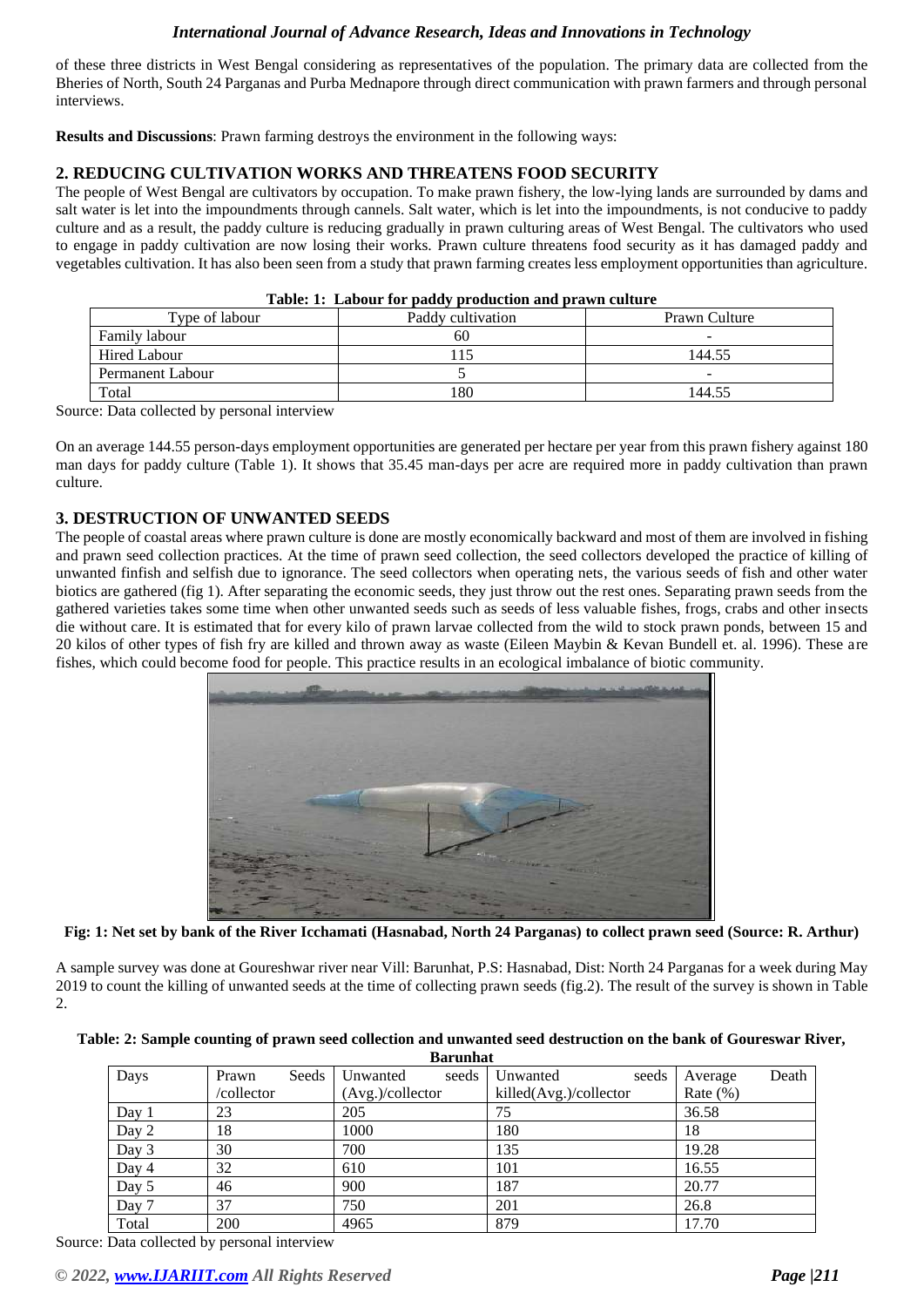It is seen that unwanted seeds are collected at twenty to twenty five times than prawn seeds collected and the collectors though throw the unwanted seeds to the river after separating the prawn seeds at least 17% of the seeds are killed at this collection process. It is seen from the table 2 that the ratio of destruction of seeds is: 1079/5165\*100= 20.89% of the total collection and 879/200\*100= 439.5% of prawn seed collection. The prawn seeds are also reduced day by day and its prices are increasing at higher rate due to non availability of prawn seeds in the Sundarbans Rivers (Goutam Kumar Das, Sundarbans, Man & Environment, P.50)



**Fig: 2: Segregation of prawn larvae from other larvae**

(Source: Self collection from Lebukhali River, Hingalganj, North 24 Parganas)

- **1. Diminishing fertility and degradation of fishery lands:** During preparing soils of the prawn fisheries limes, pesticides, insecticides are applied to kill the insects. Salty water for prawn culture gradually diminishes the fertility of the lands of the prawn fisheries and the lands are being degraded. Where ever prawn farms were formed did not continue for long period for pollution, prawn diseases etc. The abandoned prawn farms may not be usable for agricultural or other production purpose. For the reason the prawn culture is called 'Rape and run industry' (source: C.A.S.I-1997). The percentage of degraded lands in North and South 24 parganas (excluding forestlands) is maximum i.e. 69.2%, next comes to Purba Medinipur i.e.65.9%. These degradation rates are much more than the average degradation rates of West Bengal (28.77%). 3% of the total land of 24 parganas and Purba Medinipur are being degraded due to salinity.
- **2. Salination of drinking water**: The pumping of river or creek's saline water into prawn fisheries has caused salination of the water table in many places of North and South 24 pgs. Agricultural land is being ruined, trees are dying and village well water is becoming undrinkable. For bringing good drinking water, the villagers of sundarban areas have to travel 3 to 5 kms.
- **3. Ill health and skin diseases**: The workers who work in the prawn processing section is liable to get certain lesions and skin eruptions and diseases due to constant contact with prawn, ice and water where the prawns are processed for export. Continuous bad smell emitting along with flies, rat create an unhealthy environment.

The prawn factories of West Bengal are situated near Madhyamgram, Barasat, Ganganagar, Rajarhat, Basirhat, Kharibari, Haroa area of North 24 Parganas and Garia, Narendrapur, Bye-pass area of South 24 Parganas and Ramnagar, Khejuri and contain area of Purba Midnapore. Harvested prawns of different prawn fisheries are purchased by different local factors (Aratders) and these are brought to the prawn processing factories for head and claw less. After headless, the prawns are washed by different chemicals and then packed in boxed for export. The wastes of these chemicals along with the disposable portion of prawns make such a bad odor that cannot be tolerated side by the population. It also spreads diseases. During an examination by the Pollution Control Board, Govt.of West Bengal, the solid wastes of prawns contain chlorine, fluoride, cyanide, ammonia, sulphur etc that are harmful to the environment.

The people, who catch prawns, including children and women, spend many hours immersed in polluted water of the fisheries. Children remove the delicate prawn seedlings from their nets by sucking them into their mouths along with the dirty water before splitting them into a container. The use of antibiotics on prawn fisheries creates resistance in diseases organism affecting humans.

#### **Accounting for Social Costs:**

Social costs do not usually appear in calculating monetary profit and the fact that the business in not incurring any expenditure towards it. If fines are imposed on a prawn fishery for destroying the ecological balance of the surrounding environment, this is not reflected in expenditure. Therefore, the social cost is a function of social perception of what is bad about business capital. Social costs diminish the value of natural capital.

Simply Environment Accounting is the process of recording and summarizing the value of environmental goods and services in monetary units. It is a part of social accounting and it attempts to evaluate the impact of organizational activities on environmental resources.

#### **4. GUIDELINES ON "GOOD MANAGEMENT PRACTICES IN PRAWN FARMING"**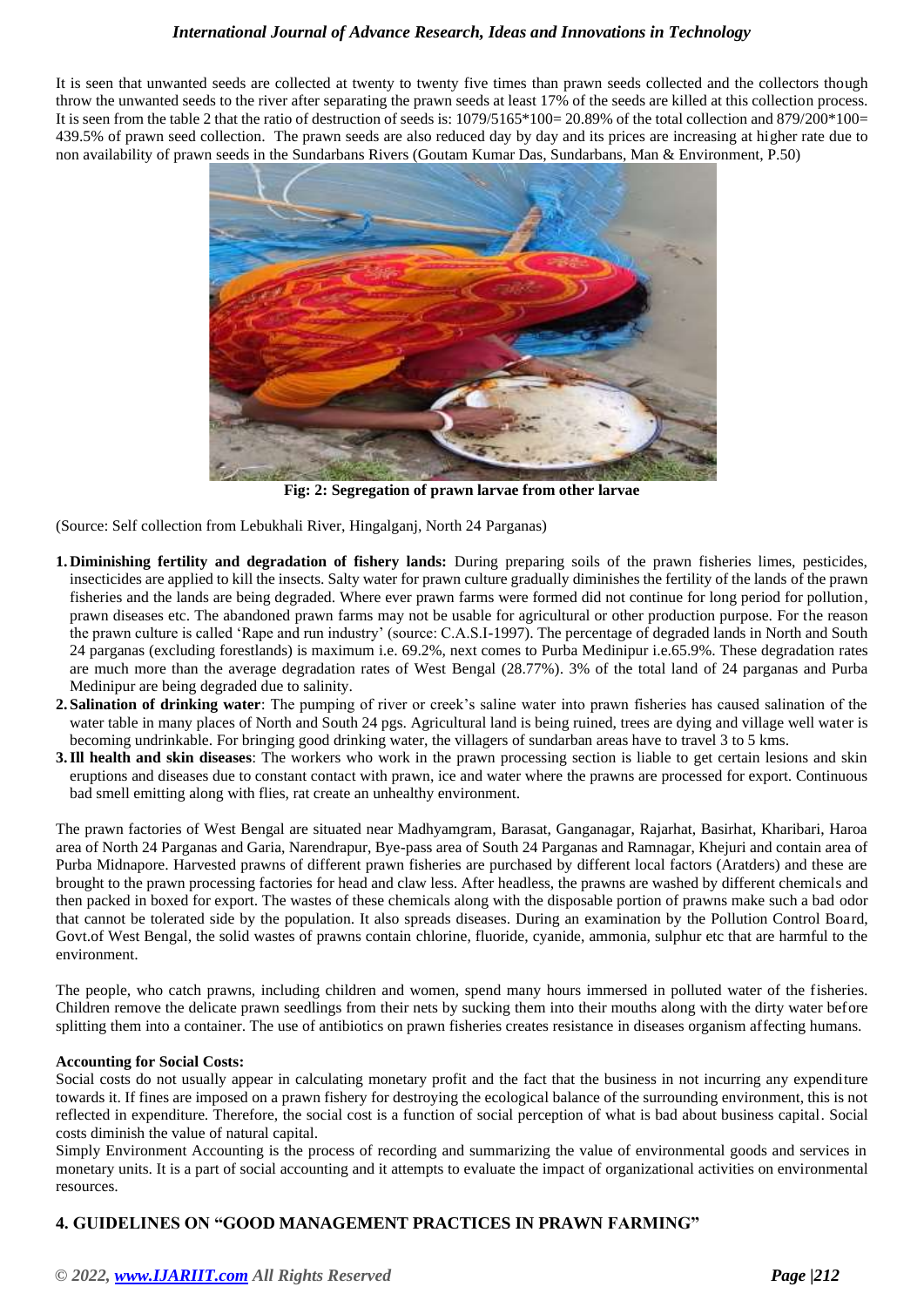**1. Traditional and improved traditional prawn farming only**: The aquaculture authority of India should approve only traditional and semi-intensive prawn farms. Prawn farming in an intensive method should not be permitted. However, the farmers practicing traditional and improved traditional methods of prawn farming may adopt improved technology for increased production, productivity and returns with the prior approval of the authority. The improved technology should be formulated with the objective of optimizing production on sustainable basis and to ensure long term sustainability of the farming practices. A footprint of ecological and sustainable semi-intensive prawn farming is shown in fig 3.



**Fig: 3: Ecosystem support areas required to sustain a semi-intensive prawn farm in coastal mangrove area ( assuming that 10-50% of prawn seed are wild caught and m² of support area needed per m² of pond area ) (Source: Kautshy et. al , 1997 quoted from Report I, Swedish University Agricultural Sciences, SLU p.30)**

**2. Effluent Treatment System in Shrimp Farms**: The wastewater of the prawn fisheries comprises both living and dead plankton, feed waste, feces matter and other excretory products of the prawns. All these nutrients and organic waste are biodegradable. However, after a reasonable limit they can result in nutrient enrichment in the nearby canals, creeks, estuary or the river where the fishery wastes are generally released. Therefore, it is very much essential to follow the Effluent Treatment System (ETS: Table: 3), which can be integrated with the shrimp farm to assist the farmers to improve the wastewater quality before it is released in to the open waters. The standards for shrimp aquaculture waste water is prescribed by the Ministry of Agriculture, Government of India (Table:4)

| таріе: Э. Соницоп шепіриз от епіцені ігеаппені |                                                                                                 |  |  |  |
|------------------------------------------------|-------------------------------------------------------------------------------------------------|--|--|--|
| Method                                         | <b>Benefits</b>                                                                                 |  |  |  |
| Settling ponds                                 | Removal of particulate organic matter denser than water but not efficient<br>with phytoplankton |  |  |  |
| Mussel, Oyester and sea cucumber               | Removal of particulate organic matter and phytoplankton from water<br>column                    |  |  |  |
| Sea weeds                                      | Removal of dissolved nutrients (Nitrogen and Phosphorus) from water<br>column                   |  |  |  |
| Mangrove                                       | Removal of particular organic matter and nutrients                                              |  |  |  |

**Table: 3**: **Common methods of effluent treatment**

Source: Macintosh and Philips (1992)

| S1.<br>N <sub>o</sub> | Parameters                                                                                          | Guidelines issued by the Ministry of<br>Agriculture |                 | General standards for discharge<br>of environ-mental pollutants |  |
|-----------------------|-----------------------------------------------------------------------------------------------------|-----------------------------------------------------|-----------------|-----------------------------------------------------------------|--|
|                       |                                                                                                     | Coastal marine<br>waters                            | Creeks          | Marine coastal areas                                            |  |
|                       | pH                                                                                                  | $6.0 - 8.5$                                         | $6.0 - 8.5$     | $5.5 - 9.0$                                                     |  |
|                       | Suspended solids                                                                                    | 100                                                 | 100             | 100                                                             |  |
| $\frac{2}{3}$         | Dissolved Oxygen                                                                                    | Not less than 3                                     | Not less than 3 |                                                                 |  |
| $\overline{4}$        | Free Ammonia (mg/l)                                                                                 | 1.0                                                 | 0.5             |                                                                 |  |
| $\overline{5}$        | Biochemical Oxygen demand -<br>BOD $(5 \text{ days } @ 20c)$                                        | 50                                                  | 20              | 100                                                             |  |
| $6\phantom{.}6$       | Chemical demand –COD (mg/l)                                                                         | 100                                                 | 75              | 250                                                             |  |
| $\overline{7}$        | Dissolved Phosphate (mg/l max)                                                                      | 0.4                                                 | 0.2             |                                                                 |  |
| 8                     | Total nitrogen (mg/l)                                                                               | 2.0                                                 | 2.0             |                                                                 |  |
|                       | Cuidelines for sustainable development of Prescript weter Agueselture, Ministry of Agriculture, COI |                                                     |                 |                                                                 |  |

**Table: 4**: **Standards for shrimp aquaculture waste water**

Source: Guidelines for sustainable development of Brackish water Aquaculture, Ministry of Agriculture, GOI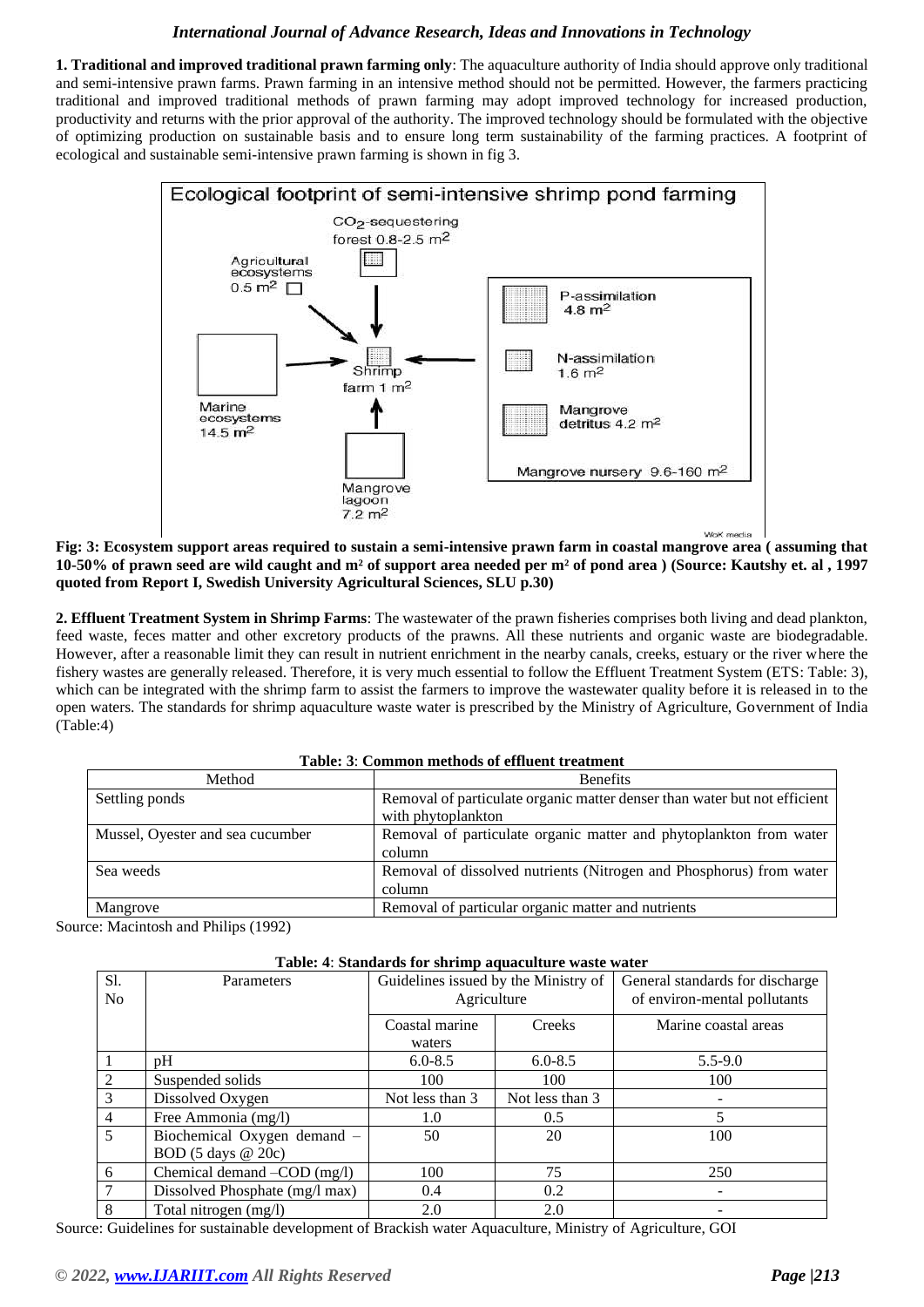**3. Regulations on the use of antibiotics:** The use of antibiotics, drugs and chemicals in prawn farms should be such that make the farming practices sustainable and environment-friendly. Most of the Indian prawns importing countries do not permit any residue level of banned antibiotics and chemicals (Table 5). We must ensure that shrimp farmers do not use antibiotics etc having the possibility of harming human health. A list of 20 antibiotics drugs banned by the Marine Products Export Development Authority (MPEDA) is given below.

| Table 5: List of Antibiotics and other Pharmacologically Active substances Banned By Aquaculture Authority |  |  |  |
|------------------------------------------------------------------------------------------------------------|--|--|--|
|                                                                                                            |  |  |  |

| Sl. No         | Antibiotics and other Pharmacologically active substances | Maximum permissible Residual Level (in |
|----------------|-----------------------------------------------------------|----------------------------------------|
|                |                                                           | ppm)                                   |
| $\mathbf{1}$   | Chloramphenicol                                           | <b>Nil</b>                             |
| $\overline{2}$ | Nitrofurans                                               | N <sub>il</sub>                        |
| 3              | Neomycin                                                  | Nil                                    |
| $\overline{4}$ | Nalidixic acid                                            | <b>Nil</b>                             |
| 5              | Sulphamethoxazole                                         | N <sub>il</sub>                        |
| 6              | Aristolochia spp and preparations thereof                 | N <sub>il</sub>                        |
| $\overline{7}$ | Chloroform                                                | N <sub>il</sub>                        |
| 8              | Chlorpromazine                                            | N <sub>il</sub>                        |
| 9              | Colchicine                                                | <b>Nil</b>                             |
| 10             | Dapsone                                                   | N <sub>il</sub>                        |
| 11             | Dimetridazole                                             | N <sub>il</sub>                        |
| 12             | Metronidazole                                             | N <sub>il</sub>                        |
| 13             | Ronidazole                                                | N <sub>il</sub>                        |
| 14             | Ipronidazole                                              | N <sub>il</sub>                        |
| 15             | Other nitroimidazoles                                     | N <sub>il</sub>                        |
| 16             | Clenbuterol                                               | N <sub>il</sub>                        |
| 17             | Diethystilbestrol (DES)                                   | Nil                                    |
| 18             | Sulfonamide drugs                                         | N <sub>il</sub>                        |
| 19             | Fluroquinolones                                           | N <sub>il</sub>                        |
| 20             | Glycopeptides                                             | N <sub>il</sub>                        |

Source: Aquaculture Authority website

**4. Seed and Feed management**: Proper seed and feed management is necessary for sustainable prawn farming.

**Seed quality**: Good quality pathogen free hatchery prawn seed should be used. Capture of wild shrimp larvae for stocking should be strictly prohibited. This will prevent indiscriminate killing of fish and shrimp seed caught as by-catch along with the shrimp post larvae.

**Feed Management**: Proper feeding management can effectively reduce the nutrient load in the wastewater and reduce the feed cost.

**5. Poly culture**: From the economic and ecological point of view, polyculture of prawns with other fishes like Telapia, Parsia, and Bhangan is an effective alternative in comparison to monoculture systems of prawns. Polyculture helps in complete utilization of ecological niches. During polyculture when diseases outbreak of prawns and prawn productions are lost, fish production returns and compensate partly. Monoculture of prawns is now facing virus problem.

**6. Providing GIS & Remote Sensing facility**: The Government should take steps for providing Geographical Information and Remote Sensing Services to the farmers through Panchyets. Through this latest technology, the fertility of the soil, fishing fertility areas can be judged. The more or less fertile areas can be segregated through GIS. The more fertile areas for agriculture may be left for agriculture only. The prawn culture or the prawn industry may be made at those lands which are less fertile for agriculture.

**7. Mobile Laboratories**: The government should take steps to set up mobile laboratories in the districts of Sunderbans area and coastal regions of Purba Midnapore to assist the prawn farmers in management of prawn health and water quality in fisheries. Testing antibiotic residue in farmed prawns more modern laboratories should be established.

**8. EIA Report**: It is to be compulsory that an Environment Impact Assessment Report must be obtained from an independent authority about the effect on the environment of the shrimp culture and the report should be submitted to the Government for evaluation.

# **5. CONCLUDING OBSERVATIONS**

It will not be wise worthy to stop prawn farming immediately due to above environmental problems rater the Government or the entrepreneurs should take some 'precautionary measures' so that prawn farming ensure a sustainable development. However, the days of intensive and production oriented prawn farming should be made good-bye. Prawn farms should not be recognized as a greedy, profit making and export oriented project rather farms should be taken as employment generating, rural economy developing project. If prawn-farming practices become sustainable, then it will be a million dollar industry in future.

#### **6. REFERENCES**

- [1] Chakraborty, Naresh Mohan,.Chingri O Chingri Chas, West Bengal State Book Board, Kolkata,1995, pp 110-126 .
- [2] Chakraborty, Chiranjib and Sadhu, Arup kumar. , Biology, Hatchery and Culture Technology of Tiger Prawn and Giant Freshwater Prawn, Daya publishing House, Delhi, 2001, pp 56-89.
- [3] Dash, M.C and P.N.Patnaik., Brackish water prawn culture, Palani Paramount Publications, Anna Nagar, 1995, pp 177-189.
- [4] Das, Gautam Kumar., Sundarban, Manush and Paribesh, Sarat Book Distributors, Kolkata, 2005, pp 64-95.